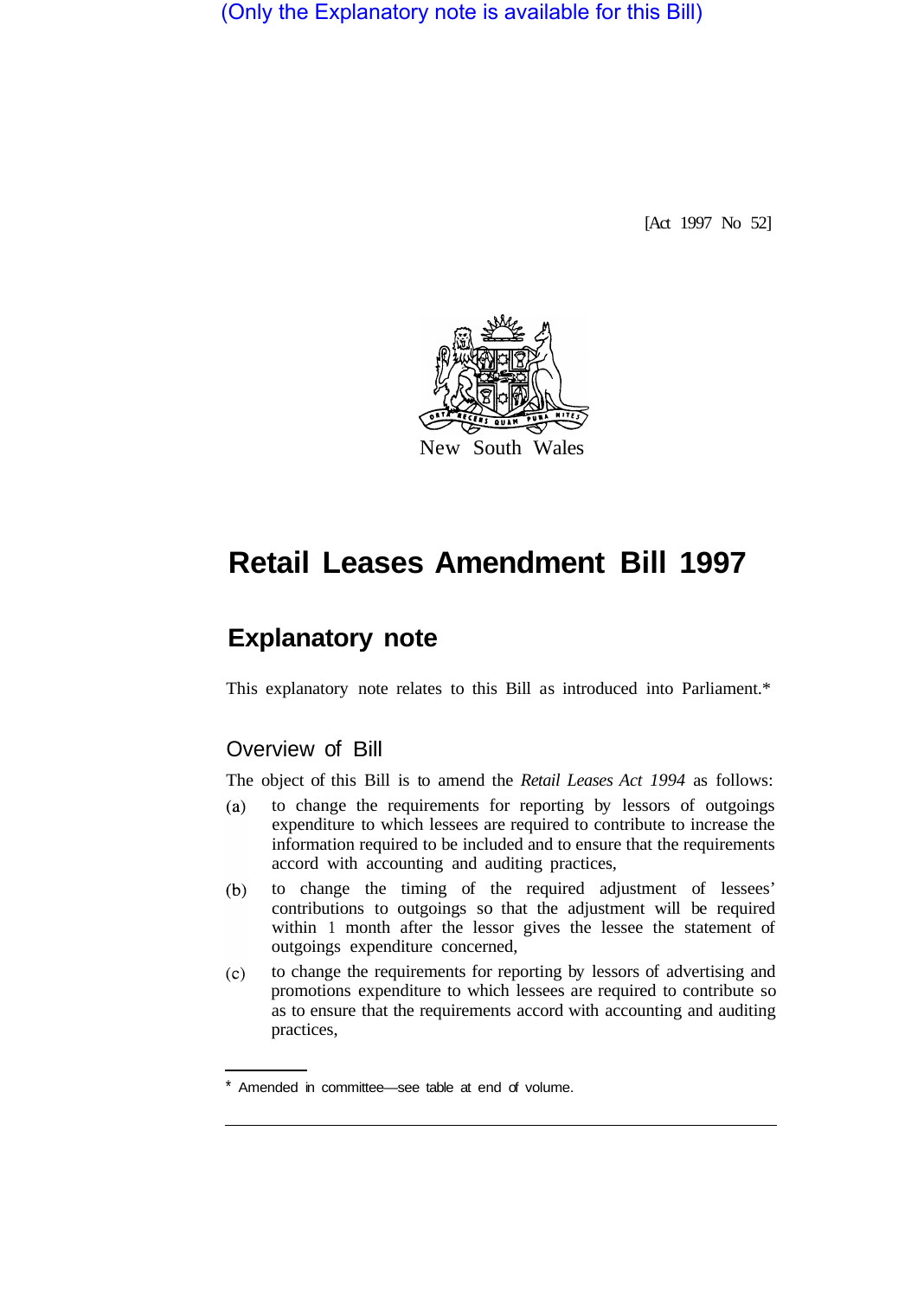Retail Leases Amendment Bill 1997 [Act 1997 No 52]

Explanatory note

- $(d)$ to amend the provision that entitles a lessee to alternative premises when the lessee is relocated during the term of the lease so that the alternative premises need not be offered at the same rent as the lessee's current premises,
- $(e)$ to provide that the costs of mediation under the Act are to be paid by the parties to the dispute rather than solely by the party applying for the mediation as at present,
- $(f)$ to give the Commercial Tribunal power to award interest on an order for the payment of money for the period from when the cause of action arose to the time of the order for payment,
- to make it clear that premises in an office tower that is part of a  $(g)$ shopping centre are not to be regarded as retail shops in the shopping centre,
- $(h)$ to make minor amendments to clarify the operation of some provisions,
- $(i)$ to make consequential amendments including the enactment of savings and transitional provisions.

#### Outline of provisions

**Clause 1** sets out the name (also called the short title) of the proposed Act.

**Clause 2** provides that the proposed Act will commence on a day or days to be appointed by proclamation.

**Clause 3** is a formal provision that gives effect to the Schedule of amendments to the *Retail Leases Act 1994.* 

#### **Schedule 1 Amendments**

**Schedule 1 [l]** and **[2]** make minor amendments to the definition of *retail shopping centre* in the Act to make it clear that the list of attributes of a retail shopping centre in the definition all have to be present to constitute a retail shopping centre.

**Schedule 1 [3]** provides that premises in an office tower that forms part of a retail shopping centre are not retail shops for the purposes of the Act.

**Schedule 1 [4]** replaces the provision dealing with the obligation of a lessor to report to a lessee on outgoings expenditure by the lessor to which the lessee is required to contribute. The lessor will be required to provide a